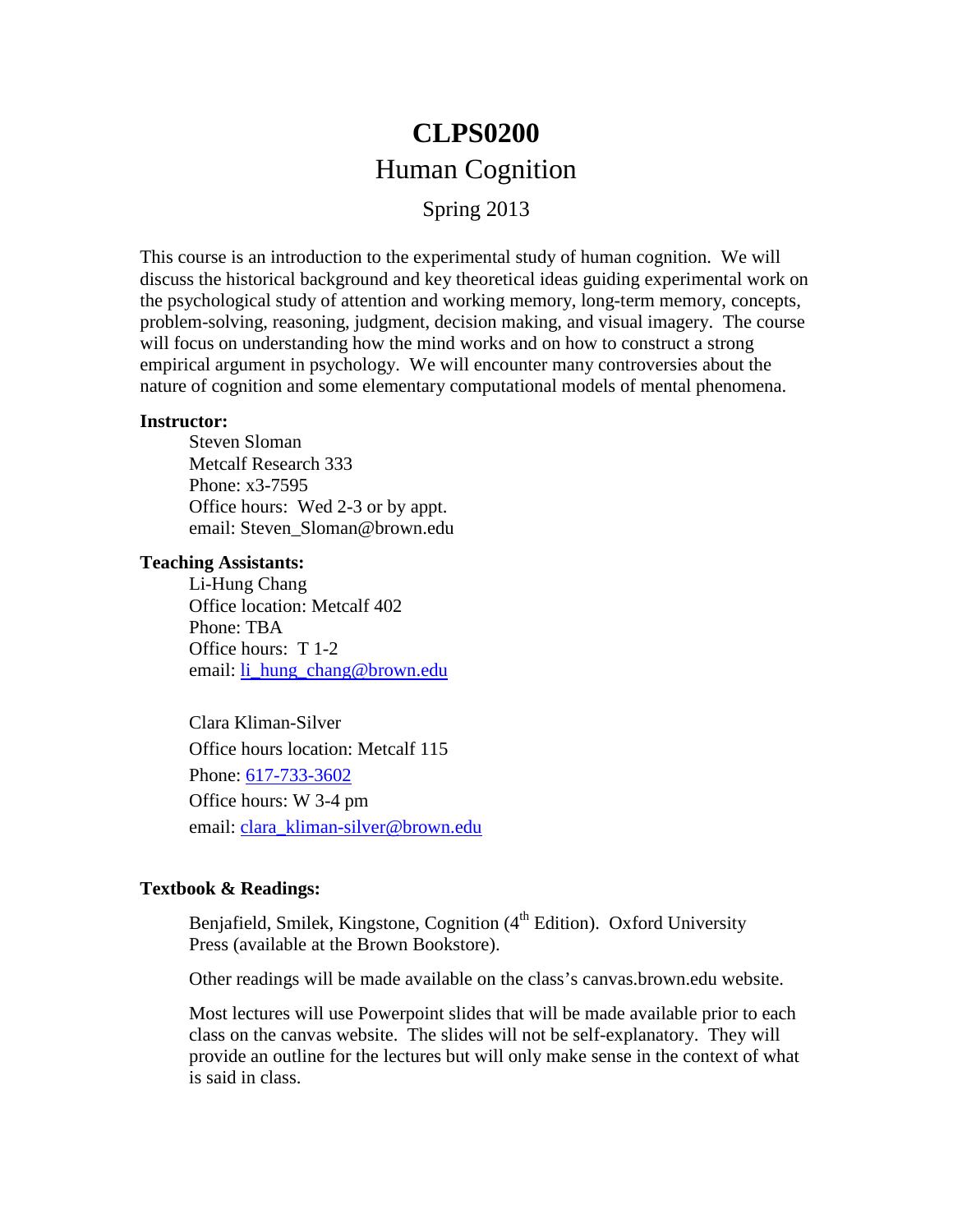**Course Requirements:** I expect students to keep up with the readings and to attend class.

There will be two short paper assignments. For the first, you will defend a thesis of your choosing based on one of the class readings. Your argument should focus on the reading as well as at least two other scholarly papers related to your thesis. Your paper should be no more than 1000 words. It is due March 21.

Near the end of semester, we will divide the class into groups and stage a series of debates over controversial issues covered over the semester. You will be asked to write a second short (3-5 page) paper on one of the debate topics. This paper will be due the last day of reading period, May 7.

There will be a midterm and final exam. Credit will also be given for participation. Contributions in class, on the website's discussion board, and privately with the instructor or TA will all count toward participation credit. There will also be a few assignments scattered throughout the semester.

### **Grading:**

| Assignments        | 5%    |
|--------------------|-------|
| First short paper  | 17.5% |
| Midterm            | 17.5% |
| Debate/short paper | 25%   |
| Final exam         | 30%   |
| Participation      | 5%    |